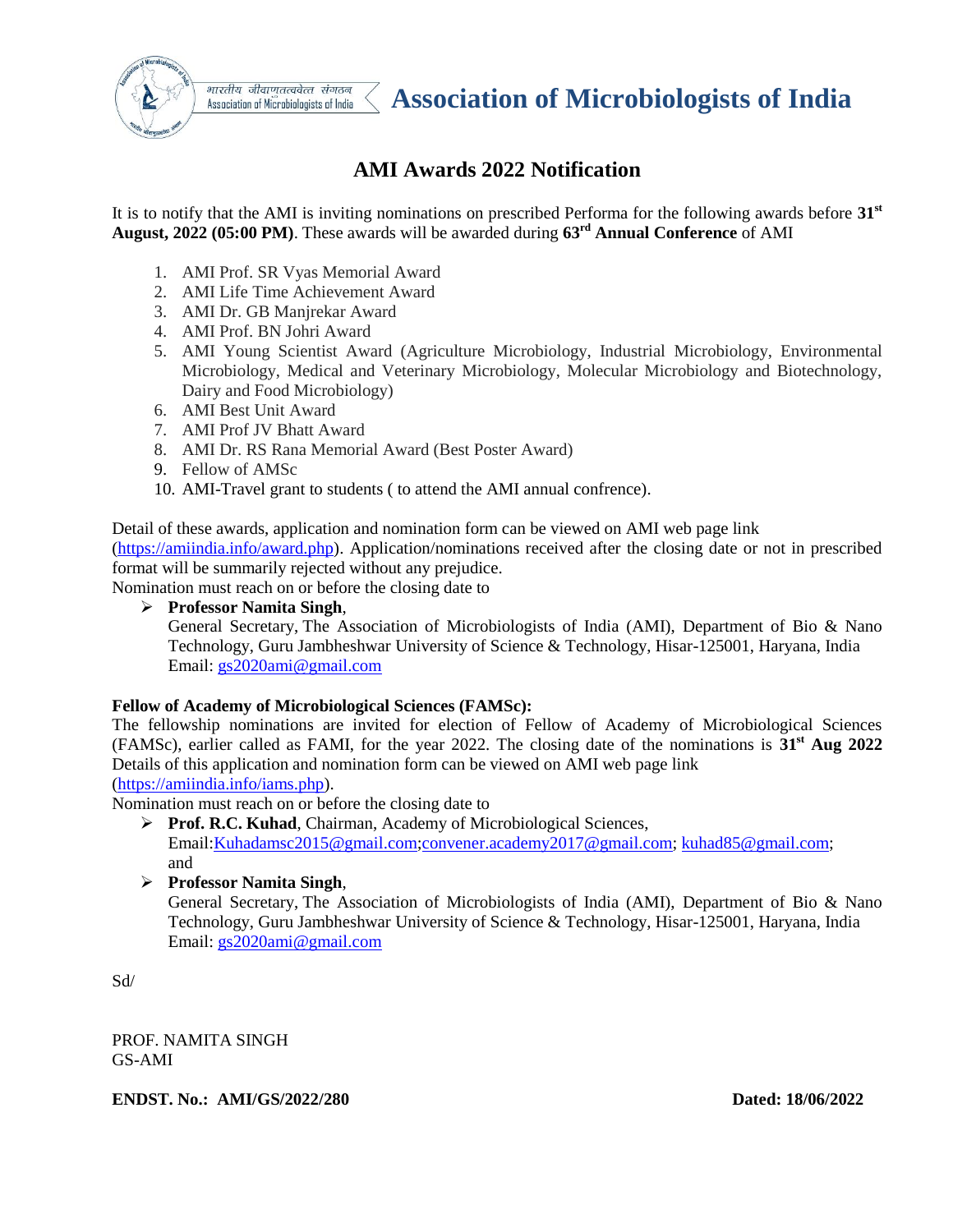

भारतीय जीवाणतत्ववेत्त संगठन Association of Microbiologists of India

**Association of Microbiologists of India** 

### **AWARD NOMINATION FORM**

We, the Life members of Association of Microbiologists of India (AMI) would like to propose

| Name          | ٠                    |
|---------------|----------------------|
| Date of Birth | $\ddot{\phantom{a}}$ |
| Position      | $\bullet$            |
| Address       |                      |

………………………………………………………….……………………………………

for the AMI-AMI Prof. SR Vyas Memorial Award/AMI Life Time Achievement Award/AMI Dr. GB Manjrekar Award/AMI Prof. BN Johri Award/AMI Young Scientist Award in the area (Agriculture Microbiology, Industrial Microbiology, Environmental Microbiology, Medical and Veterinary Microbiology, Molecular Microbiology and Biotechnology, Dairy and Food Microbiology)/ Fellow of AMSc/AMI-Travel grant to students ( to attend the AMI annual confrence) Awards for the year  $2022$  (must  $\checkmark$  whichever is **applicable**).

| <b>Proposer</b> | <b>Seconder</b> |
|-----------------|-----------------|
|                 |                 |
|                 |                 |
|                 |                 |
|                 |                 |
|                 |                 |

### **INSTRUCTIONS**

**The soft copy of the nomination as a single PDF file should be send by by email at [gs2020ami@gmail.com](mailto:gs2020ami@gmail.com) and one printed copy + the soft copy on a CD submitted by speed post to the address: Professor Namita Singh**, **GENERAL SECRETARY, THE ASSOCIATION OF MICROBIOLOGISTS OF INDIA (AMI), Department of Bio & Nano Technology, Guru Jambheshwar University of Science & Technology, Hisar-125001, Haryana, India. ,** 

**DEADLINE: 31st August, 2022**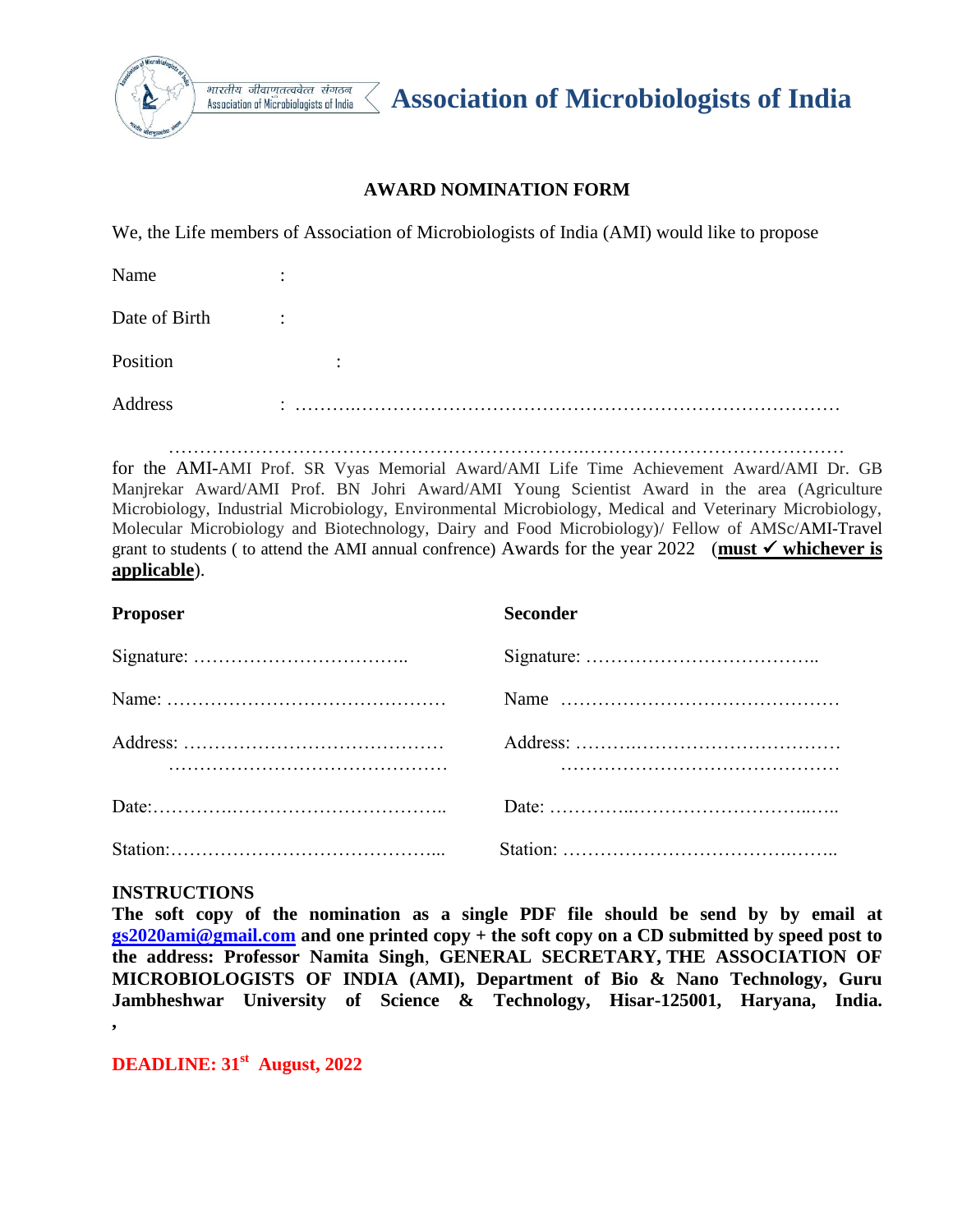

# **Association of Microbiologists of India**

## **PART I: Biodata of the Nominee**

- 1. Name:
- 2. Designation:
- 3. Date of birth:  $\qquad \qquad \text{Age on } 31^{\text{st}}$  August 2022: ...... years ... ..months...... days
- 4. Nationality:
- 5. Membership no. of AMI:
- 6. Official address (with telephone, Mobile and email):

 $\langle$ 

- 7. Residential address:
- 8. Educational qualifications (in chronological order from degree onwards):
- 9. Professional experience (in chronological order):
- 10. Research and teaching experience (years only):
- 11. Area of R&D and specialization:
- 12. Publications (mention here numbers only and attach the full list) i) Patents :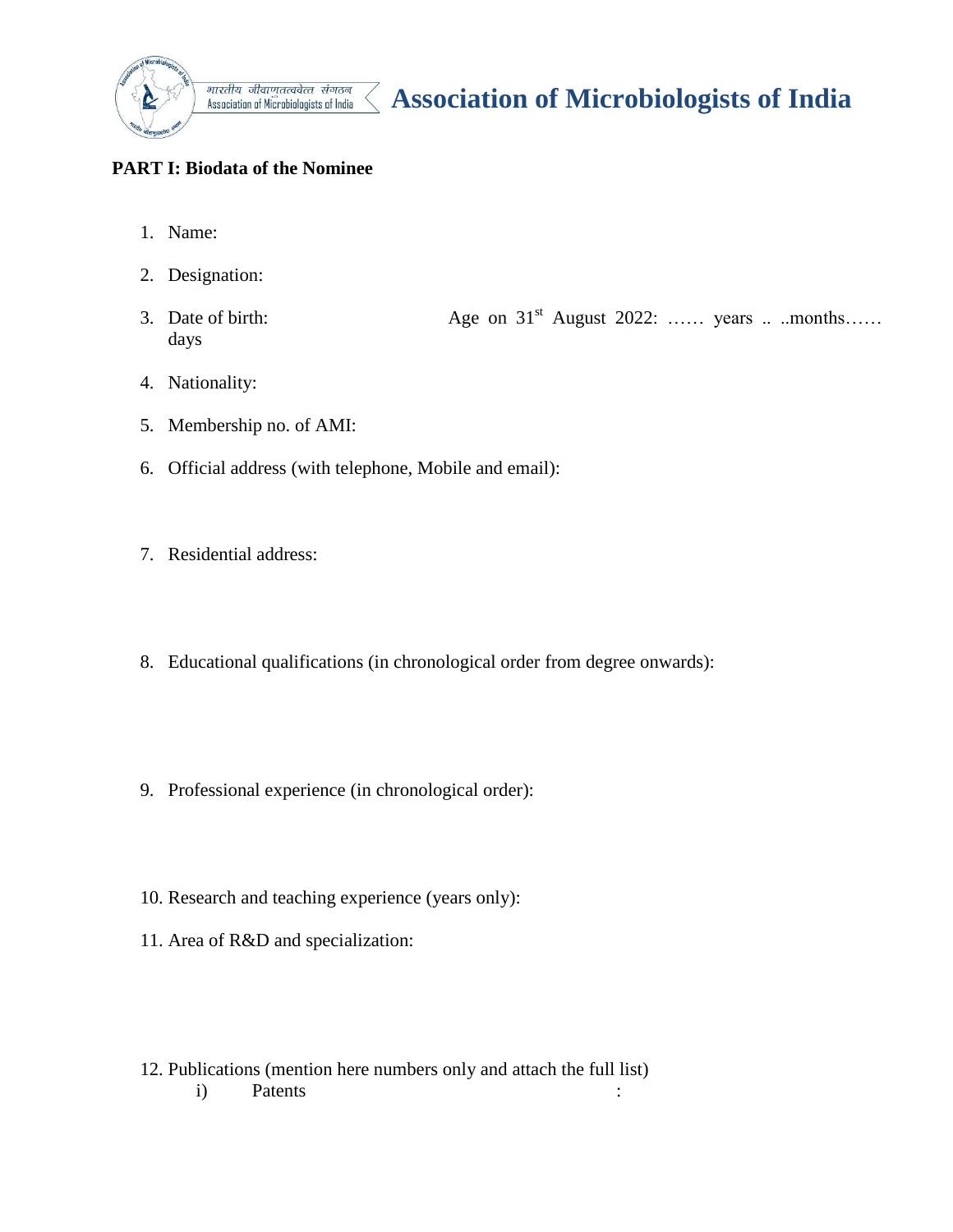

# *Association of Microbiologists of India*<br>Association of Microbiologists of India

| 11)              | <b>Books</b>                                           |           |
|------------------|--------------------------------------------------------|-----------|
| $\overline{iii}$ | Chapters in the Books                                  |           |
| iv)              | Research Papers (SCI journal only)                     |           |
| V)               | Poster/oral/abstract in conferences/symposia           | $\bullet$ |
|                  | 13. Awards/honors/distinctions (attach separate sheet) |           |

- 14. List five most important publications and attach reprints (attach separate sheet, if necessary). Indicate impact factor of the papers publication.
- 15. Contribution made by the nominee to strengthen the AMI.